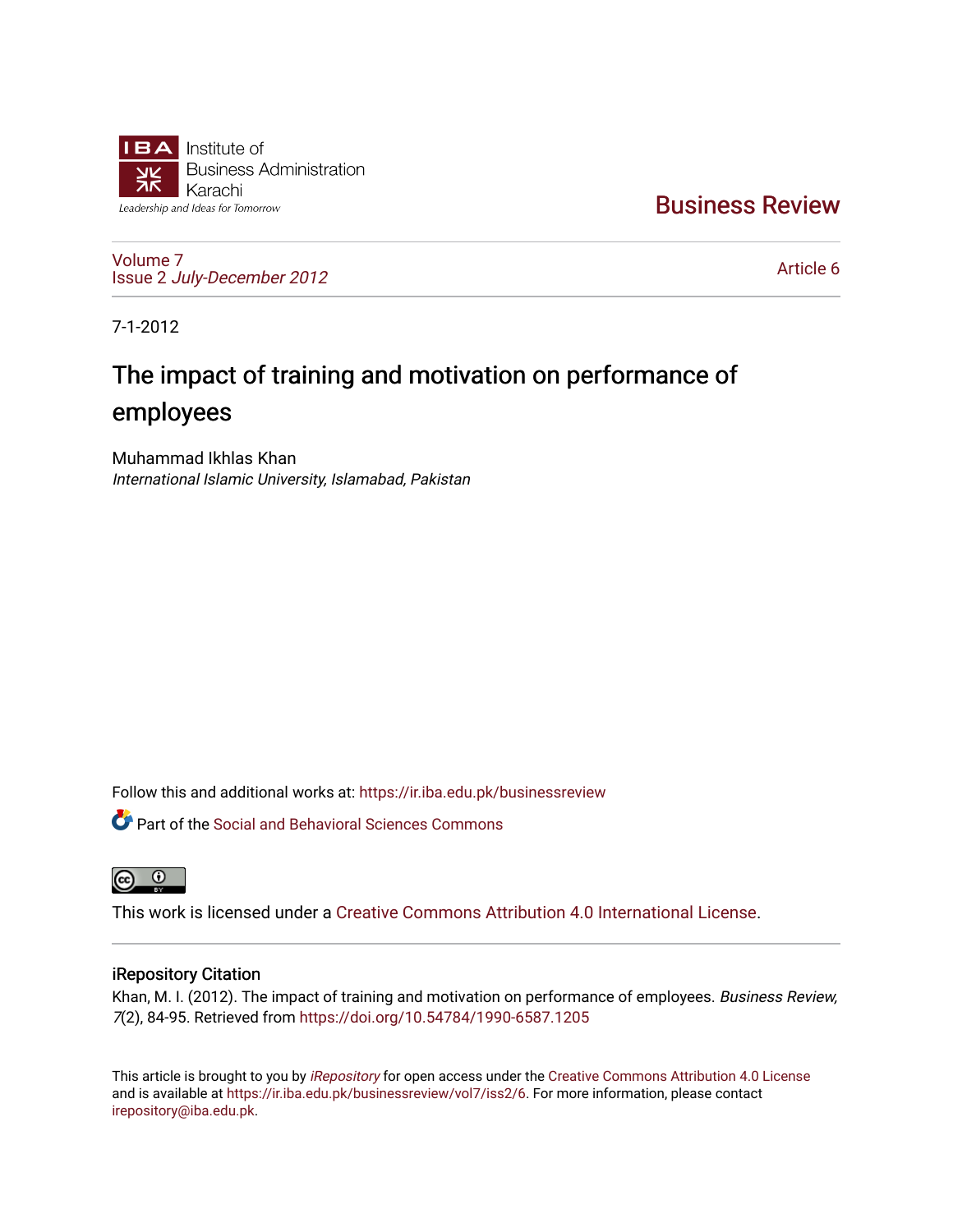## **ARTICLE**

## **The Impact of Training and Motivation on Performance of Employees**

Muhammad Ikhlas Khan

*International Islamic University,* Islamabad, Pakistan

#### **Abstract**

*This research aim is to study the impact of training on performance of employees. There are various factors like training, motivation, technology, management behavior, working environment, where each factor contributes to overall employee performance. Highly contributing factors are those having relative importance given by employees. This study concludes that training contributes greatly to employee's performance in comparison with other factors like motivation, technology, management behavior, working environment. There is positive relationship between the employee's performance and training and motivation. The study shows that training and motivation has positive impact on performance of employees. This study concludes that organization having good training plans for employees can enhance the performance of employees All the organization that wants to enhance their employee performance should focus on training as it also motivate employees to achieve higher performance levels.* 

**Key words:** Employee's performance, Training, Motivation

#### **Introduction**

The possible influence of concessions and takeovers on corporate performance will be addressed in the following analysis data set and use a large new dataset on employee held stock in US public companies... (Blasi et al, 1996) We define significant employee ownership as… (Jackson et al, 1997)…The definition of employee performance as the logarithm of net sales per employee was consistent with prior empirical work (Huselid, 1995). … Net sales per employee is an incomplete measure of firm performance, however, it does not reflect overall firm profitability. …

Employee performance management is a process that companies use to ensure their employees are contributing to producing a high quality product or service. Employee performance management encourages the employee to get involved in the planning for the company, and therefore anticipates by having a role in the process the employee will be motivated to perform at a high level. Performance is the ratio of output to input. Performance is a process of continuous improvement in the production/supply of quality output/service through efficient and effective use of inputs, with emphasis on teamwork for the betterment of all. Training is needed to increases the performance of employees, if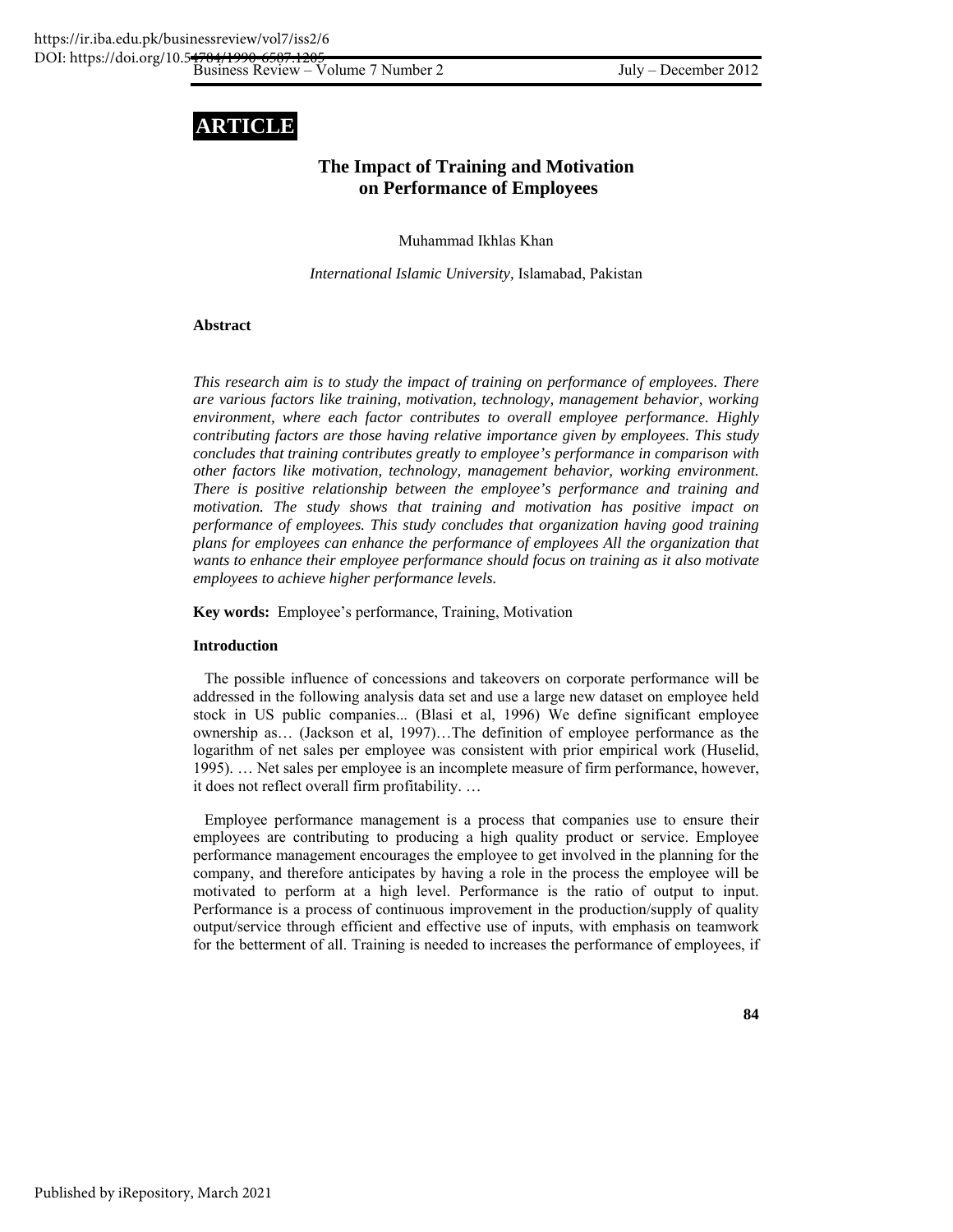employees are trained they will be well aware of their job specifications, skill needed to perform job well and would be able to use new technology. Then their motivation level will be increased, which will also be beneficial in enhancement of performance, working environment and management behavior will also result in the maximized performance which will be help to achieve the organization goals effectively. Competitiveness is based upon the concept of performance, which is very closely linked to that of training. As every organization through out the world wants to compete against their competitors, they must increase their performance to do so. When employees are given training they feel some betterment in their own performance and hence work more hard to achieve personal and organizational goals. Training can be define as; Training is a learning process that involves the acquisition of knowledge, sharpening of skills, concepts, rules, or changing of attitudes and behaviors to enhance the performance of employees. This research will be helpful to understand the importance of training and the effect of training on performance which is positive. Research will also throw light on other factors of performance such as motivation, working conditions, management behavior and technology. Research will suggest the better way of training to management and also suggest that organization must give importance to training of employees and training must be for sufficient duration.

#### **Literature Review**

Bartel (1994) looked at the link between training and performance using around 150 firms from another surveys of employers, the Columbia business school survey. Becker (1975) defined general training as the type of training that raises performance by equal amounts in the firm where it was provided and in other firms. In contract, specific training only raises performance in the firm providing it.

(Puffers and Cohen, 1984) when firm specific skills are needed to conduct work effectively, the firm must make training investment so worker can develop specific skills. Once workers obtain the firm specific skills needed for effectiveness on the job. The employer must pay wages reflecting workers higher performance level. Often this is accomplished by promoting the employees on a career ladder as each new set of specific skill is attained.

A third limitation of this work is the failure to directly measure the underlying mechanisms through which work-life programs increased performance. Specifically, argued that work-life programs enhanced performance by attracting and retaining high quality employees, by reducing the extent to which work life conflicts interfere with work. (Greenhaus and Parasuraman, 1999; Lobel and kossek, 1996; lobel 1999)

The Detroit performance center had virtually no lasting impact but staff training and development received little continued attention.

 Muhammad Ehsan Malik (January, 2011) tells that the performance of male and female are equally contributed towards the achievement of a goal. Both male and female are equally responsible and the responsibility of both have equal importance in the organization.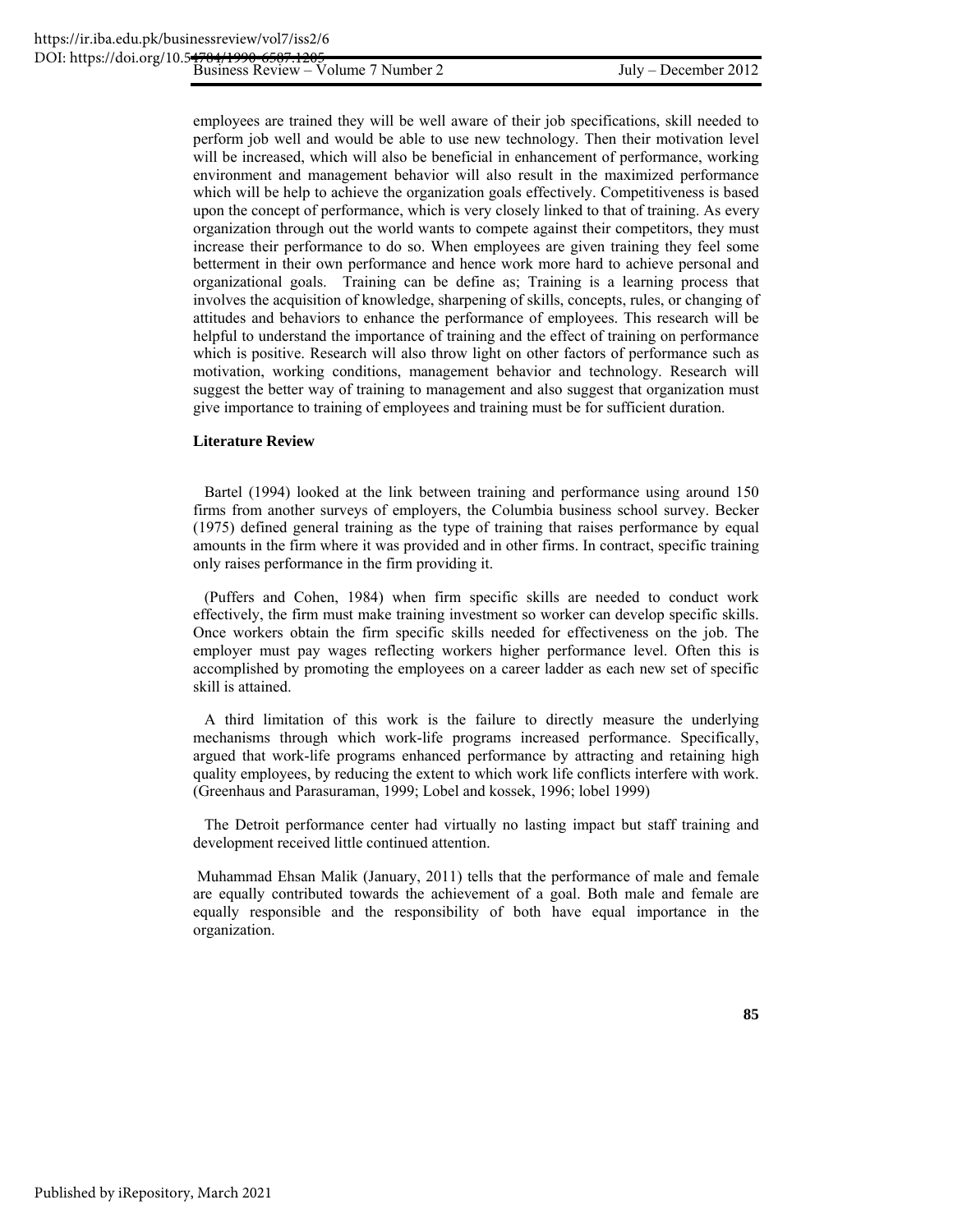The employee's performance directly influences the organizational effectiveness. Man and woman should motivate equally. Eliminate the inequality and give equal importance to both. The employee's performance increased when they involved in decision making of the organization… (Salman naseer, January, 2011)

Researdes have identify that the employees motivations are increased when the organization empower them. When they are empowered, then they did well. Kreitner descibes(1995) the psychological way that gives the purpose and direction to behavior.

According to Buford, Bedeian, & Lindner (1995) there is a predisposition to behave in a purposive manner to achieve specific, unmet needs and according to Bedeian (1993), an internal drives to satisfy an unsatisfied need and the will to achieve.

#### **Motivation Theories**

Getting people to do their best work, even in trying circumstances, are one of managers' most enduring and slippery challenges. Indeed, deciphering what motivates us as human beings is a centuries-old puzzle. Some of history's most influential thinkers about human behavior among them Aristotle, Adam Smith, Sigmund Freud, and Abraham Maslow have struggled to understand its nuances and have taught us a tremendous amount about why people do the things they do.

Maslow hierarchy of needs (1943) discussed five levels of employee needs, physiological, safety, social, ego, and self- actualizing. According to Maslow lower level needs had to be satisfied before the next higher level need would motivate employees. Herzberg, categorized motivation into two factors: motivators and hygienic (Herzberg, Mausner, & Snyderman, 1959). Motivator or intrinsic factors, such as achievement and recognition, produce job satisfaction. Hygiene or extrinsic factors, such as pay and job security, produce job dissatisfaction.

Vroom's theory is based on the belief that employee effort will lead to performance and performance will lead to rewards (Vroom, 1964).

Rewards may be either positive or negative. The more positive the reward the more likely the employee will be highly motivated. Conversely, the more negative the reward the less likely the employee will be motivated. Adams' theory states that employees strive for equity between themselves and other workers. Equity is achieved when the ratio of employee outcomes over inputs is equal to other employee outcomes over inputs (Adams, 1965).

Skinner's theory simply states those employees' behaviors that lead to positive outcomes will be repeated and behaviors that lead to negative outcomes will not be repeated (Skinner, 1953).

Managers should positively reinforce employee behaviors that lead to positive outcomes. Managers should negatively reinforce employee behavior that leads to negative outcomes.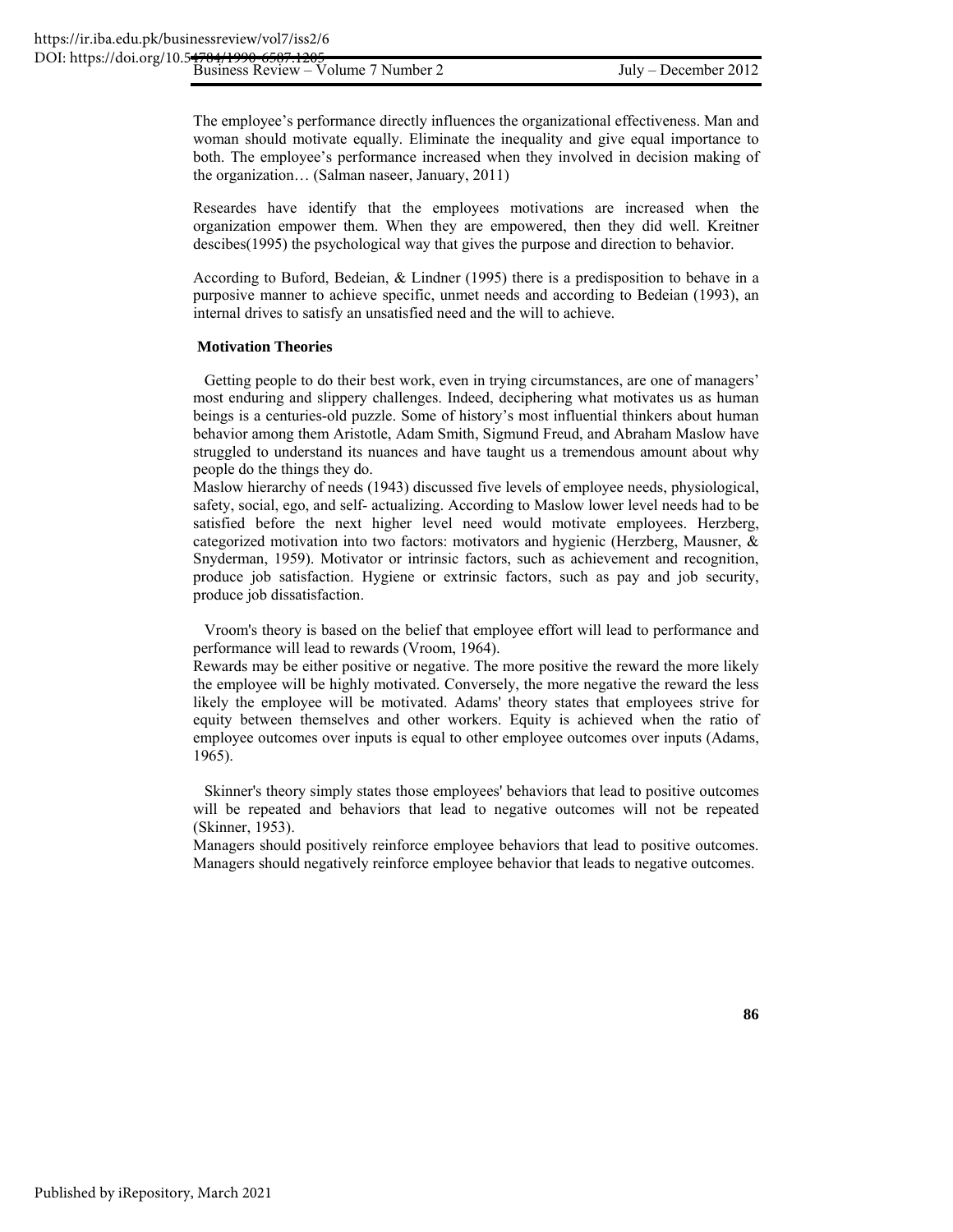#### **Training**

The major premise of performance education and training is that troubled program such as those have cited, have replied primarily on formal management and education and experiential learning (on the job) to address the question above. Yet management is a deceptive concept even the administrator who work through masters degree in administration may never be exposed to some of the material critical to his daily organization problem. Administer with a formal education in the field of education may not have maintain its currency and perhaps majority of the manager in public organizations obtain degrees in such field as law, engineering, medicine, or humanities the rather then systematical educated or trained performance management. Other Birmingham companies focus on creating those same results within different industries. For instance, Work Matters Executive and Corporate Coaching specializes in training leaders and managers within the insurance and financial services industry, and Strategic Visions Inc**.** finds most of its business concentrated within the health-care sector.

Researchers identifie that employee training is a learning experience that seeks relatively permanent change in employees that there improve job performance. Thus training involves changing skills, knowledge, attitude, or behavior. Determination of the organization need, the work to be done and the skill necessary to complete this work, training program should naturally. Once identify deficiencies lies, have a grasp of the extent and nature of the training needs. (James G. Maxham, 2008)

Identifies if deficiencies in performance occur it does not necessarily follow that the manager should take corrective action. It is important to put training in to perspective. Training is costly, rather judge training by its contribution to performance, where performance is function of skills. (Annalisa Cristini, 2004)

Identifies that training goal must be established. Organization explicitly states its desire result for each employee. It is not adequate to say we want to change employee skill attitude or behavior. Organization clarifies what is to change and by how much. The goal should be tangible, verifiable, timely, and measurable. (Tor Eriksson 2006)

#### **Objectives of the Study**

The main objectives of this research are as follows.

- To know the impact of training and motivation on performance of employees in the organizations
- To examine the role of training and motivation in enhancement of employee's performance
- To gauge the correlation between training and performance of employees
- To get the results in meaningful way that can help the organizations in future

#### **The Problem Statement**

How training influences the performance of employees in the organizations?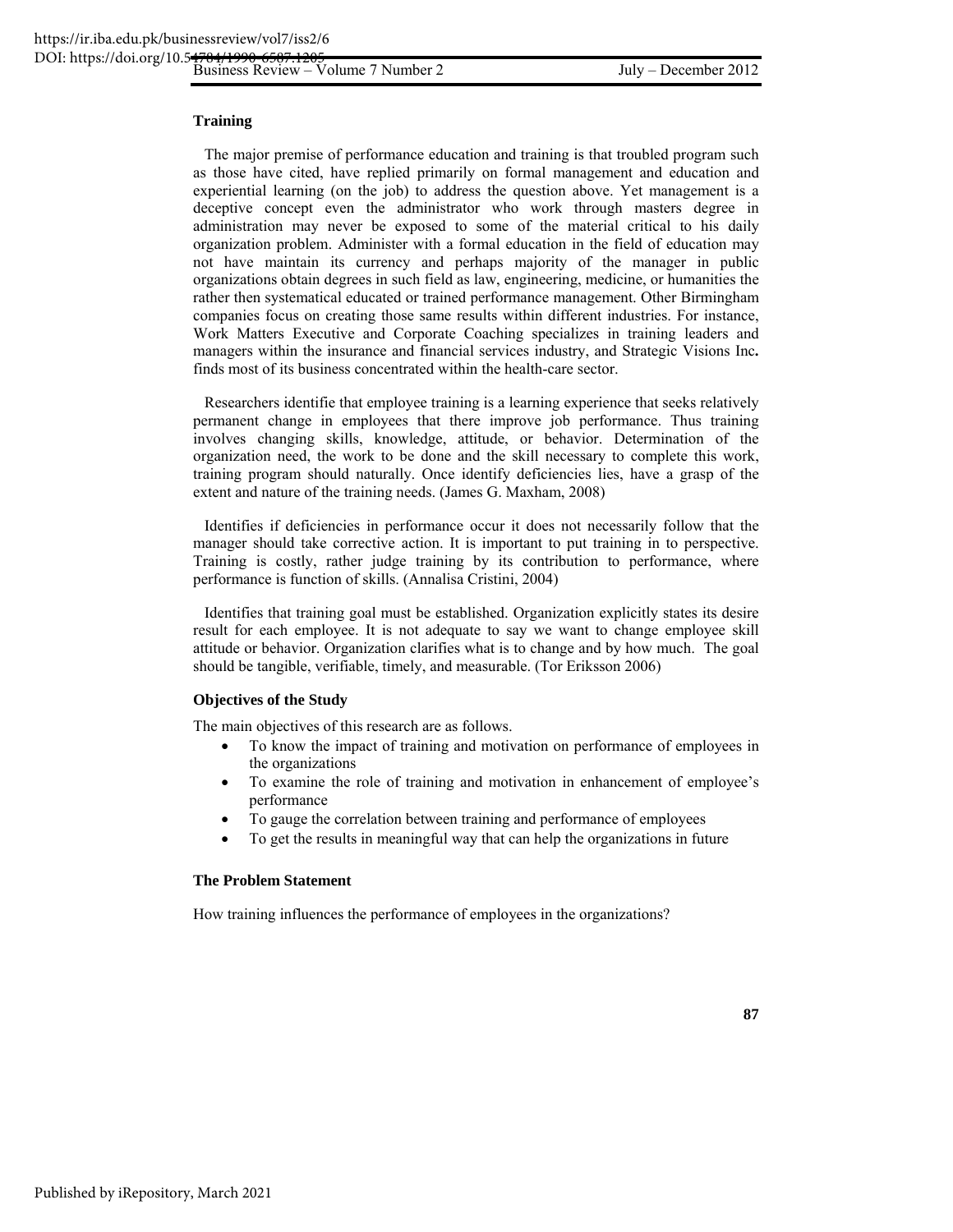#### **Theoretical Framework**

The following variables have been identified and labeled as independent variables and dependent variable.

#### **Performance**

Performance is the dependent variable which depends upon training of employees. Literature review also reveals that performance is dependent variable and it is increased by providing effective training. There are some other variables or factors that affect the performance of employees are as given below.

#### **Motivation**

The motivation is very important in influencing the employees to accomplish individual as well as the organizational goals. This inner drive motivates the employees to form and exhibit the purposive behavior to achieve specific, unmet needs. This little encouragement on the part of organization enables them to accomplish their goals efficiently by acknowledging employees on their work and effort, providing them good work environment, considering their needs and forming pleasant job design. The motivation increases performance.

#### **Training**

Training is the independent variable in this research. Literature review suggests that training of employees has a deep effect on the performance of employees. There is direct relationship between training and performance i.e. training increases the performance.

Figure 1 shows the relationship between dependent and independent variables.



 $P = a + BT + BM$ 

Where:

 $P =$  Employee performance  $T = Triaining$  $M = Motivation$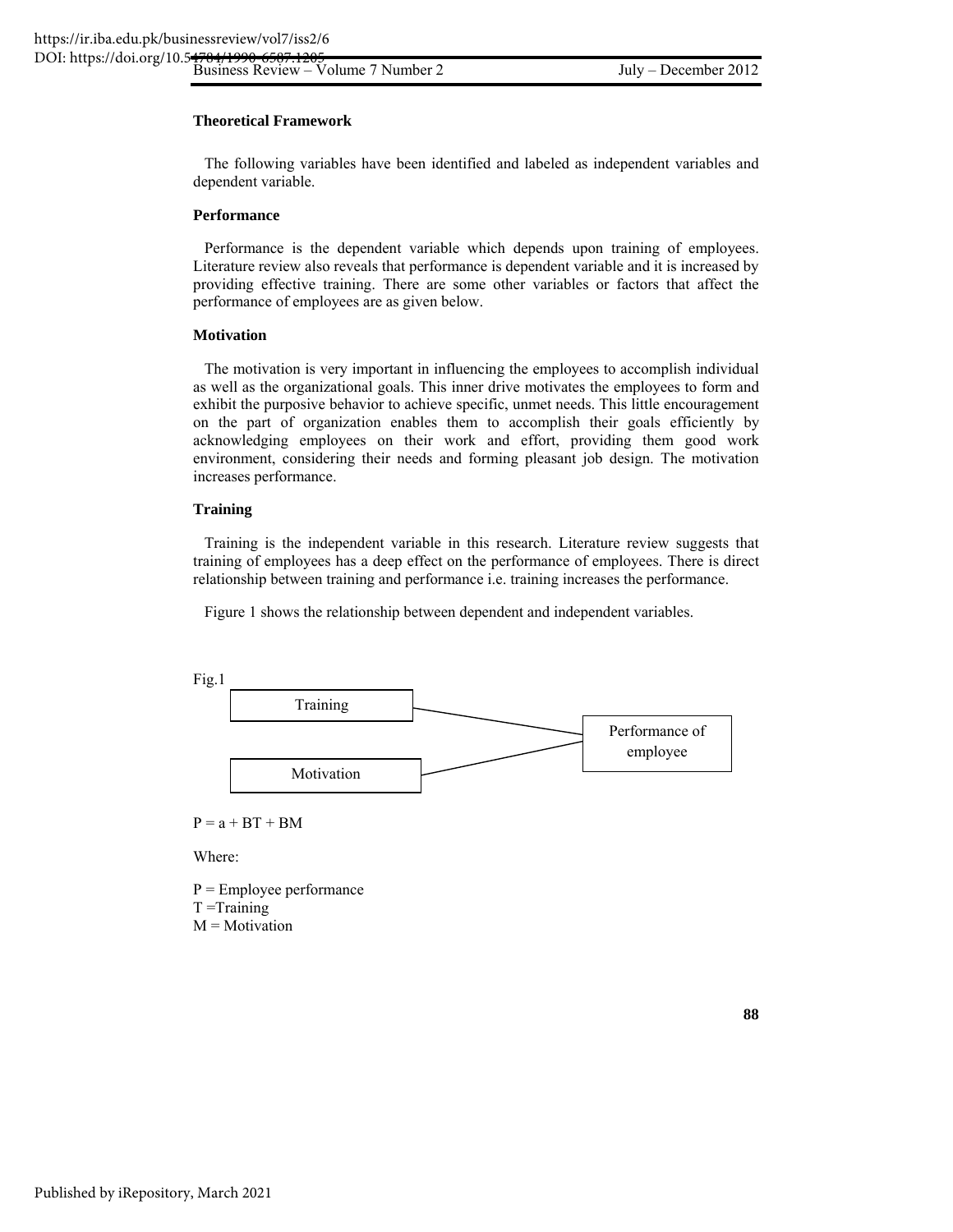#### **Hypothesis Development**

The hypotheses are developed in this research as follows.

H1: Training increases the performance of employees.

H2: Motivation increases performance of employees.

#### **Methodology**

This study aims to identify the impact of motivation and training on performance of employee and determines the other factors that affect the performance. The prime focus of this study is to carry out to identify the effect of training on performance of employee. The contribution of other factors is enhancing the performance of employees. To measure the relationship and identify the impact of training on employee's performance, some statistical tools or techniques are applied on data like Pearson correlation and regression analysis through SPSS software.

#### **1. Sample**

Respondents for the questionnaire were randomly chosen from one institute and one bank that are use to train their employees. The chosen bank and institute was Habib Bank and Federal Urdu University of Arts Science and Technology Islamabad. A sample of 100 employees from the above mentioned organization is taken.

#### **2. Data Collection Instruments**

The principal data collection instrument is structured questionnaire, chosen to determine the performance of employees. The questionnaire consisted of different factors that could affect performance.

#### **3. Procedure**

The procedure used for data analysis is significant. The instrument used for data collection is structured questionnaire which is the primary source of data collection. The data has been dealt using the SPSS software. After compiling the output of questionnaires the variables are entered in software and the data is also entered. There are some statistical techniques are applied on data to find out the results. In the first instant reliability statistics analysis measured to find out the data is reliable or not. In the second instance descriptive statistics analysis is measured to check the mean and standard deviation for the variables. Correlation is the statistical technique which is applied on data to gauge the relationship between the training, motivation and employees performance. Regression is the statistical technique applied on data to measure the impact of training and motivation on performance of employees in the organizations.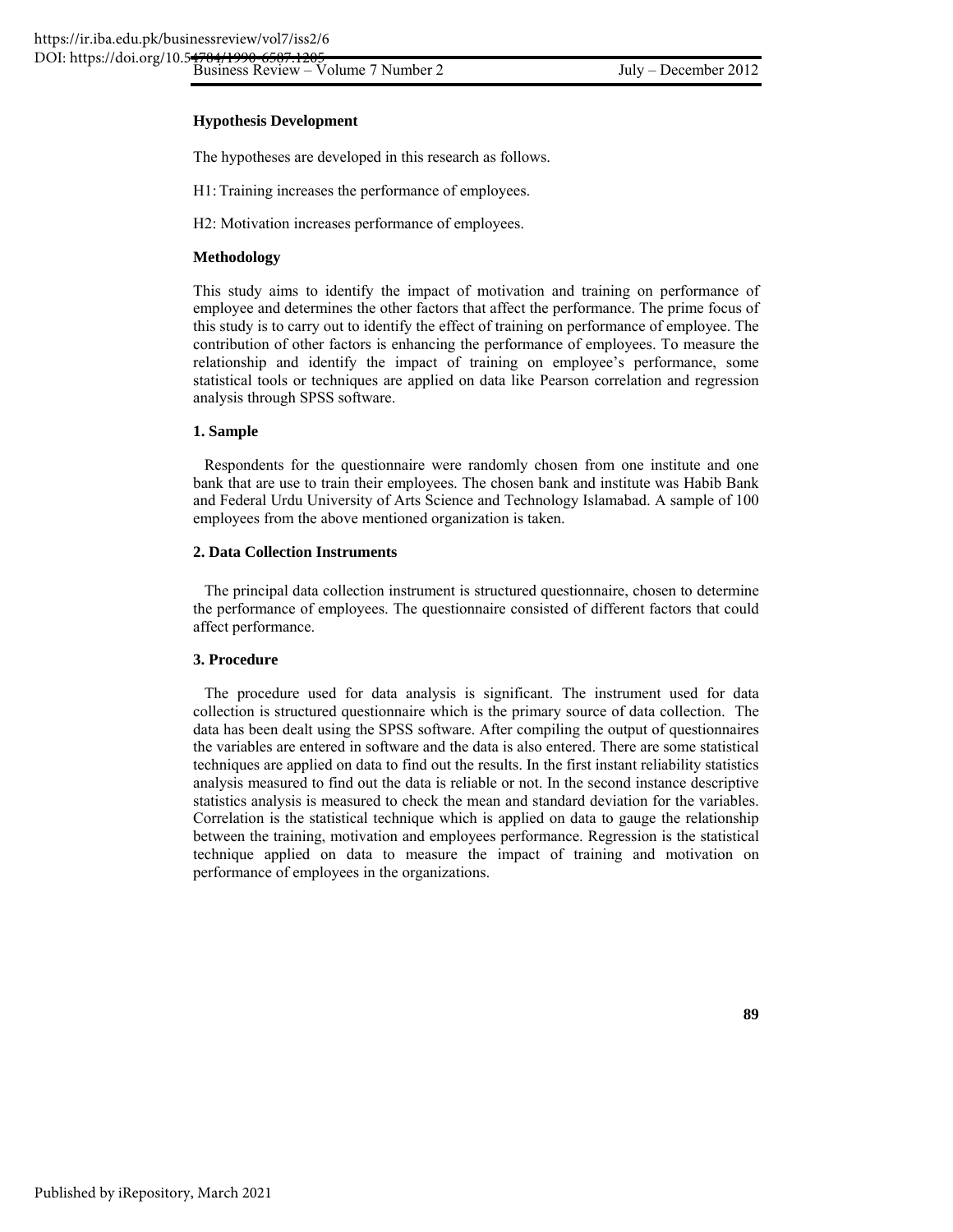#### **4. Research Model**

The research model is developed on the basis of earlier research studies; we have included the variables are as performance, training and motivation.

Tested Equation is as follows:

 $Y = \alpha + \beta_1 X_1 + \beta_2 X_2$ 

Y = Performance

 $X1 =$ Training

X2= Motivation

#### **5. Research Findings a) Reliability Statistics Analysis**

Table 1

| Variables   | Chronbach's Alpha | N of Items |
|-------------|-------------------|------------|
| Performance | 0.376             |            |
| Training    | 0.679             |            |
| Motivation  | 0.475             |            |

Table 1 show the reliability analysis of all the variables, the value of chronbach's alpha 0.376 for performance and 0.679 for training and 0.475 for motivation.

#### **b) Descriptive Statistics Analysis**

Table 2

| Variables       | Mean   | Std. Deviation |     |
|-----------------|--------|----------------|-----|
| Performance     | 1.7700 | 0.48477        | 100 |
| <b>Training</b> | 2.1440 | 0.62609        | 100 |
| Motivation      | 2.3720 | 0.61168        | 100 |

Table 2 provides the information about descriptive statistics of the variables. N denotes the total number of sample which is taken for analysis. The standard deviation and average is also shown in above table. Performance has the mean of 1.7700 with standard deviation of 0.48477. The mean of training is 2.1440 and standard deviation is 0.62609. The standard deviation of motivation is 0.61168 and mean is 2.3720.

#### **c) Pearson Correlation Analysis**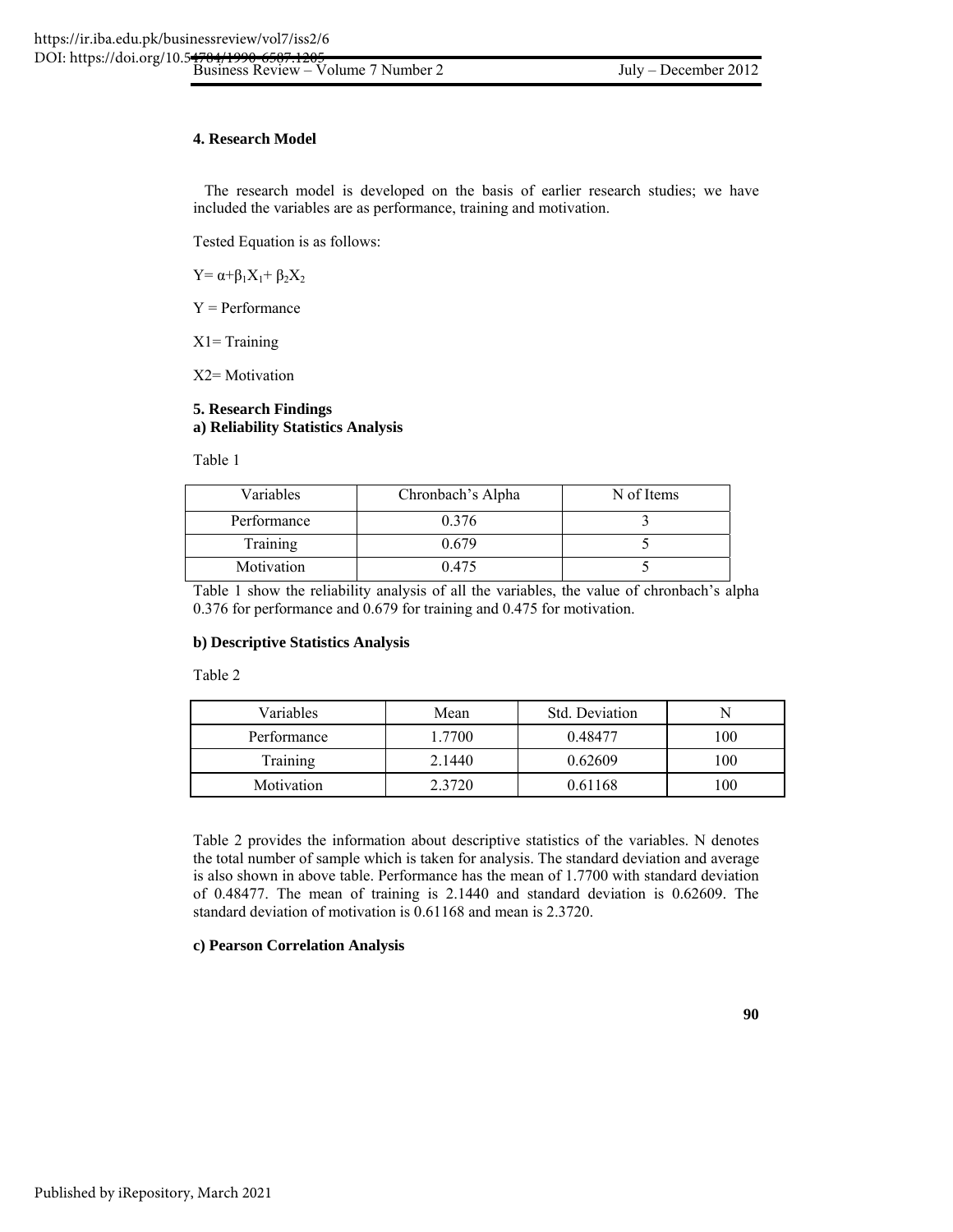|                                                              |                        | Performance | Training             | Motivation           |  |  |
|--------------------------------------------------------------|------------------------|-------------|----------------------|----------------------|--|--|
|                                                              | Pearson<br>Correlation | 1           | $0.321***$           | 0.092                |  |  |
| Performance                                                  | Sig. (2-tailed)        |             | .001                 | .365                 |  |  |
|                                                              | N                      | 100         | 100                  | 100                  |  |  |
|                                                              | Pearson<br>Correlation | $0.321***$  | 1                    | $0.214$ <sup>*</sup> |  |  |
| Training                                                     | Sig. (2-tailed)        | .001        |                      | .032                 |  |  |
|                                                              | N                      | 100         | 100                  | 100                  |  |  |
|                                                              | Pearson<br>Correlation | 0.092       | $0.214$ <sup>*</sup> | 1                    |  |  |
| Motivation                                                   | Sig. (2-tailed)        | .365        | .032                 |                      |  |  |
|                                                              | N                      | 100         | 100                  | 100                  |  |  |
| **. Correlation is significant at the 0.01 level (2-tailed). |                        |             |                      |                      |  |  |
| *. Correlation is significant at the 0.05 level (2-tailed).  |                        |             |                      |                      |  |  |

Table 3

Table 3 shows the correlation between the independent and dependent variables. According to the calculated values, performance of employees has positive correlated with training and motivation, as 0.321 and 0.092 respectively. On the other hand, positive correlation is found between training and motivation. It is concluded that if employees are adequately provided training, they perform better and their performance is increased as proven by primer data. Training, motivation**,** (if provided effectively) has a Positive effect on performance.

#### **Pearson Correlation Coefficient: Hypothesis Testing**

There are two hypotheses that are being tested:

H1: Training increases the performance of employees

H2: motivation increases performance of employees

The table below is a summary of hypothesis testing which indicates the relations of employee's performance and the two independent variables.

Table 4

| Hypothesis | Variables | Pearson Correlation | Relationship |
|------------|-----------|---------------------|--------------|
|            | Training  | 0.321               | Positive     |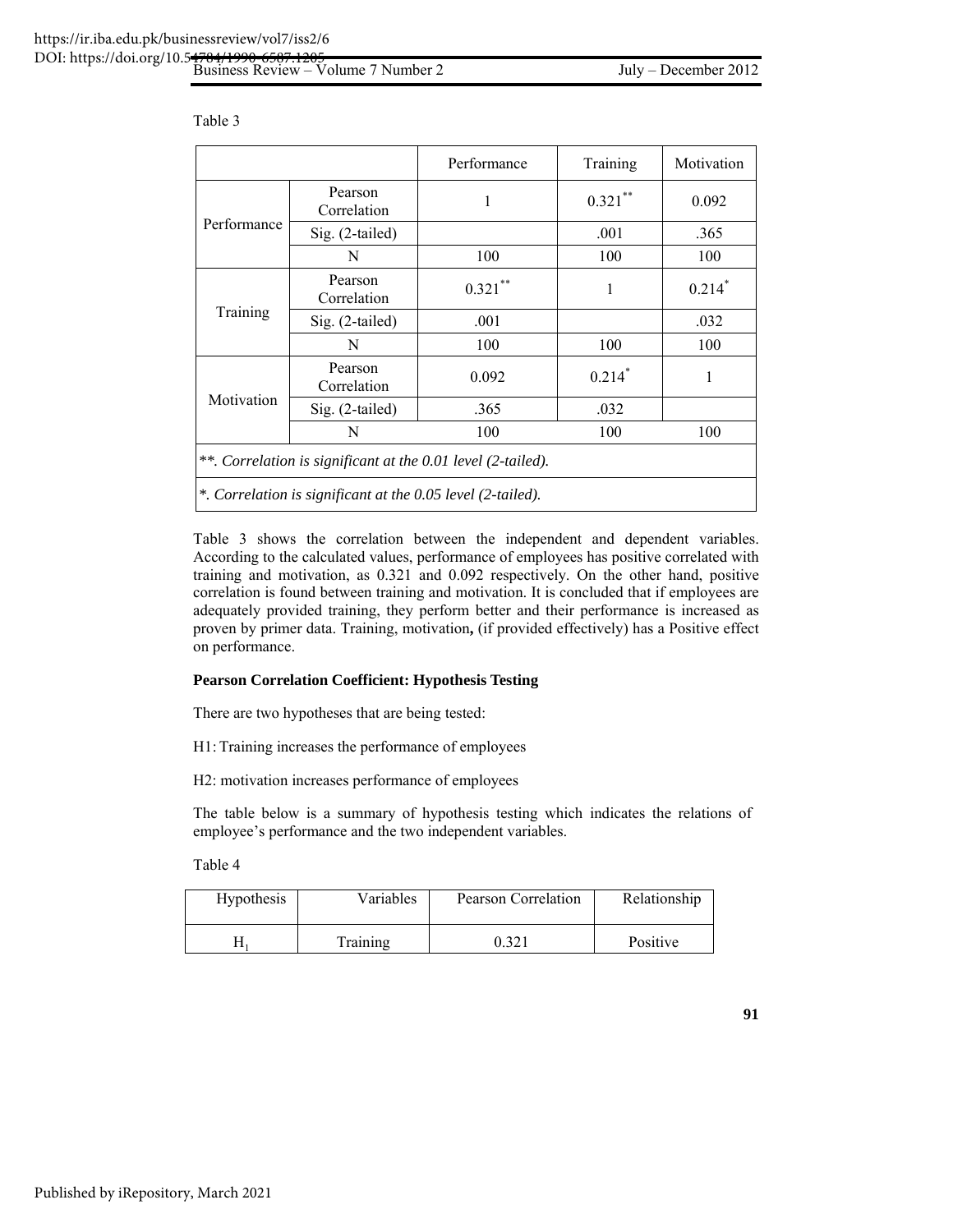| Business Review – Volume 7 Number 2 |            |       | $July - December 2012$ |  |  |
|-------------------------------------|------------|-------|------------------------|--|--|
|                                     |            |       |                        |  |  |
|                                     | Motivation | ን 092 | Positive               |  |  |

As per relationship between the independent variables, based on Pearson Correlation, the values of relation between independent variables in this study are less than 0.70 indicating that correlations between each of independent variables are not too high. But the relationship is found positive and training and motivation increases more the performance of employees. There is direct relationship between employee's performance and both training and motivation. The hypothesis  $H_1$  and  $H_2$  are accepted.

| Model                                           | R         |       | R Square   Adjusted R Square | Std. Error of the Estimate | N   |  |
|-------------------------------------------------|-----------|-------|------------------------------|----------------------------|-----|--|
|                                                 | $0.322^a$ | 0.104 | 0.085                        | 0.46369                    | 100 |  |
| a. Predictors: (Constant), Motivation, Training |           |       |                              |                            |     |  |

#### **d) Regression Statistics Analysis**

#### Table 5

Table 5 provides a summary output about regression statistics and number of observations to be taken. According to above calculations, regression statistics consist of 100 observations, in which multiple R has a value of 0.322 and R square has 0.104 accordingly. The value of adjusted R square is 0.085. This calculation shows standard error of .46369, which is acceptable. The value of R indicates that there is positive weak to moderate relationship among the employee's performance and independent variables. The value of R square shows that 10.4 % of total variation in employee's performance is explained by training and motivation. Model 1 explains 10.4% variation is explained by the given variables and the rest of variance is explained by the other factors or variables which are not included in this model. So the remaining variance is unexplained.

#### **e) Coefficients (a)**

| Model                              |            | <b>Unstandardized Coefficients</b> |            | <b>Standardized Coefficients</b> |       |      |
|------------------------------------|------------|------------------------------------|------------|----------------------------------|-------|------|
|                                    |            | В                                  | Std. Error | Beta                             |       | Sig. |
|                                    | (Constant) | 1.201                              | 0.224      |                                  | 5.363 | .000 |
|                                    | Training   | 0.245                              | 0.076      | 0.316                            | 3.210 | .002 |
|                                    | Motivation | 0.019                              | 0.078      | 0.024                            | 0.243 | .808 |
| a. Dependent Variable: Performance |            |                                    |            |                                  |       |      |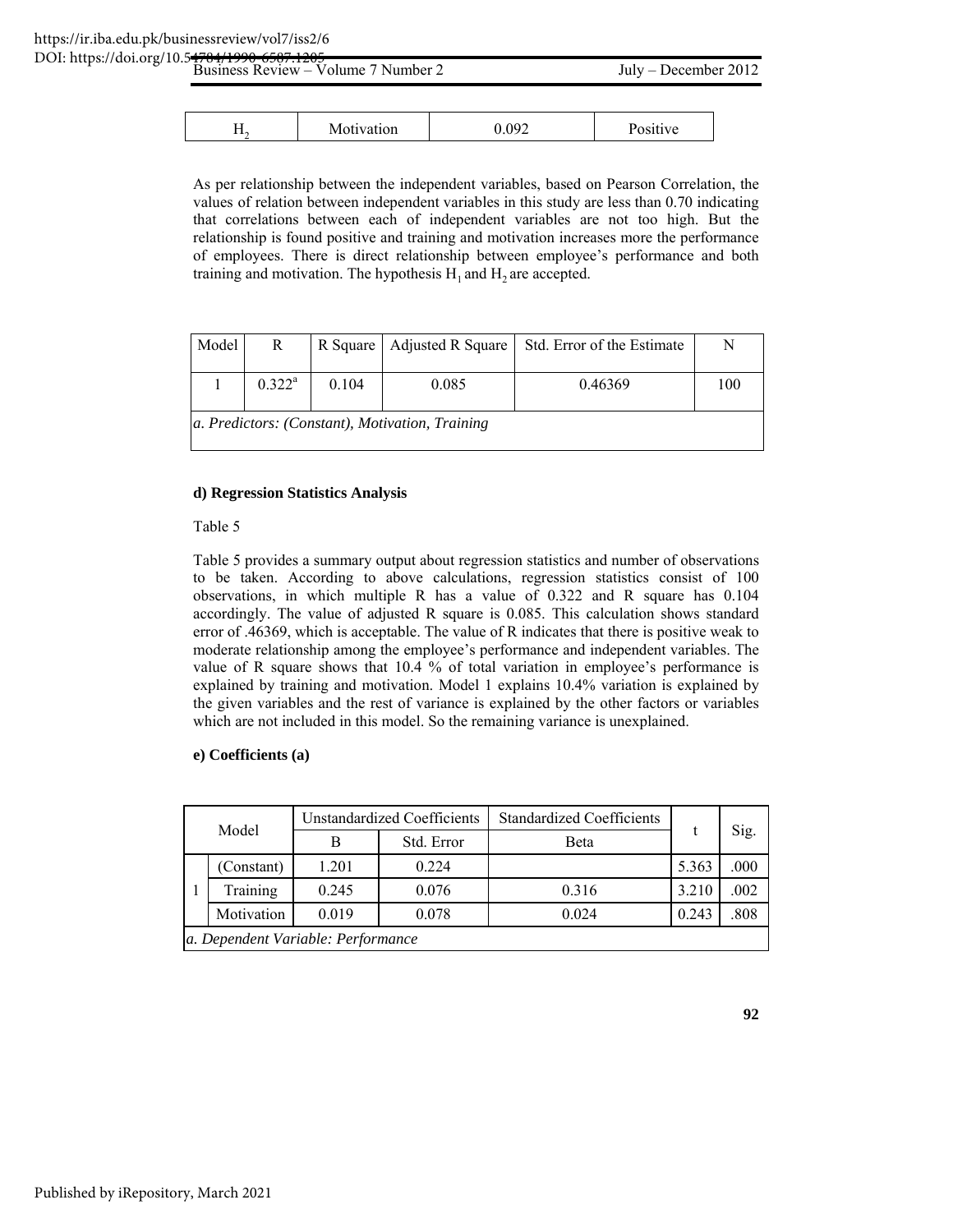#### Table 6

Table 6 shows the beta values for variables and constant in the model. The value of beta is 0.245 for training and 0.019 for motivation which are independent variables. The value of beta basically shows the expected change or increase in dependent variable for change or increase of 1 unit increase in independent variable. It means that both the variables training and motivation contributes towards the employee's performance positively, because negative beta value is not found. The impact or influence of training and motivation is positive on performance of employees in the organizations.

The research model is developed as follows.

 $Y = \alpha + \beta_1 X_1 + \beta_2 X_2$ 

Where Y denotes Performance,  $X_1$  denotes training,  $X_2$  denotes motivation,  $\alpha$  denotes the constant value in the model.

 $Y = 1.201 + 0.245 X_1 + 0.019 X_2$ 

#### **Conclusion**

This study is conducted to identify the affect of certain factors on the employee's performance. The study found that there are two factors influencing employee's performance that are training and motivation in the organizations. The relationship of independent variables with dependent variables is also examined. All factors, two factors found to be positively related with performance of employees. This study provides some information regarding that two factors are positively correlated with performance of employees in the given organizations. All these factors have direct relationship with performance. An increase in any of independent variable will cause increase in performance. There are two factors (training and motivation), each factor play a key role in increase in overall performance, and all these factors influence the performance of employees. The chosen bank and institute is Habib Bank and Federal Urdu University of Arts Science and Technology Islamabad. A sample of 100 employees from the above mentioned organization is taken. The principal data collection instrument is structured questionnaire, chosen to determine the performance of employees. Training contributes greatly to performance, after finding the answers of questionnaires some statistical techniques are applied like Pearson correlation and regression analysis to find out the results in meaningful way that can help the organizations in future. The statistical techniques are applied on data through SPSS software and get the results. All the correlation results are positive so that on the basis of those results training increases the performance and performance have positive relationship with training, motivation. The research concludes that if the organization having good training plans for employees can enhance the performance of employees that is helpful in increase in performance of employee as well as of organization. All the organization that wants to enhance their employee performance should focus on training, motivation of employees to achieve higher performance levels. This study concludes that training contributes greatly to employee's performance in comparison with other factors like motivation, technology, management behavior, working environment. There is positive relationship between the employee's performance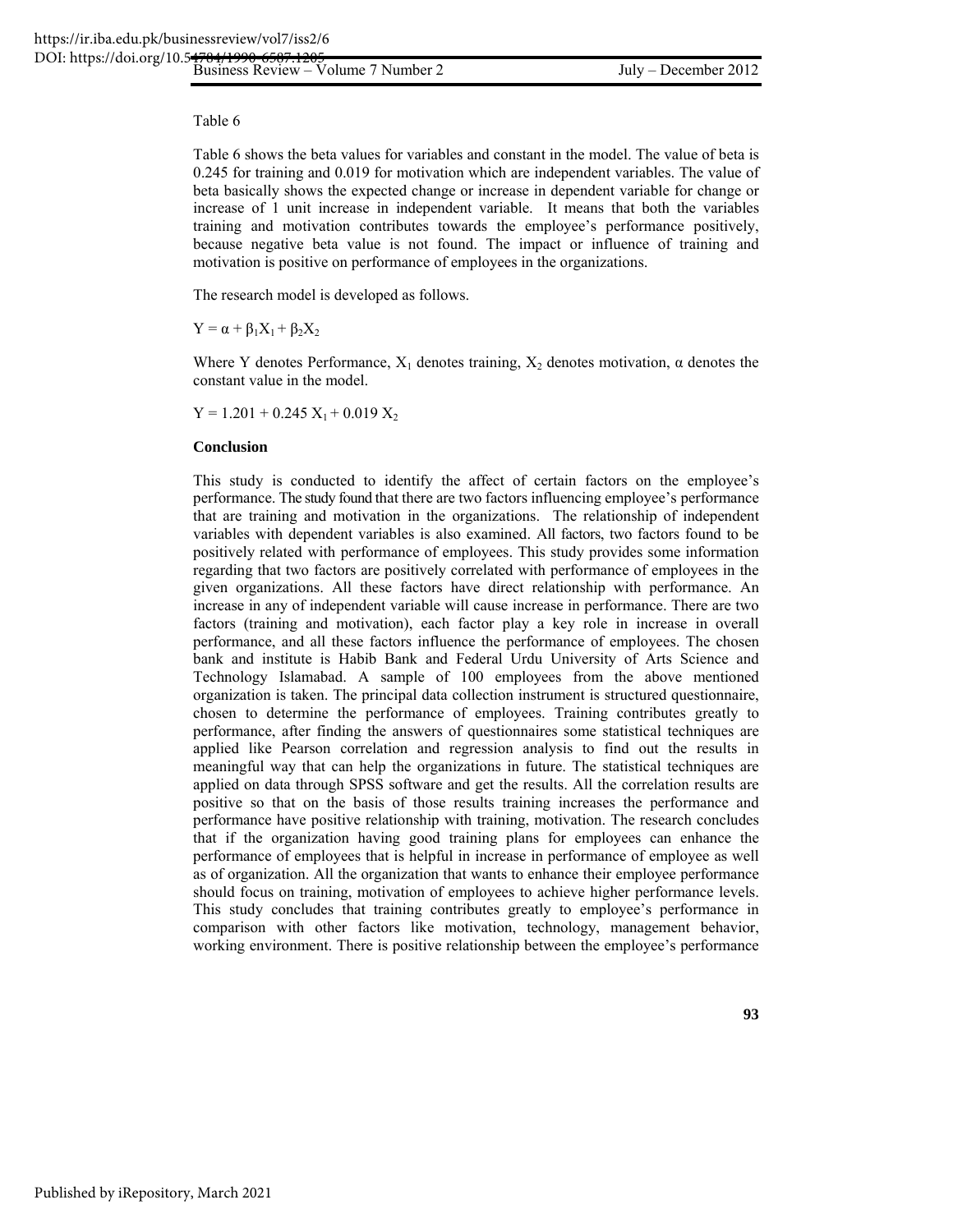and training and motivation. This study shows that training and motivation have expected positive impact on performance of employees in the organizations. This study can helpful for the above mentioned organizations in future. It will also be helpful for other organizations in future especially related to higher education and banking sectors.

#### **References**

Adams, J. S. 1965, *Inequity in social exchange*. | In L. Berkowitz (ed.), Advances in experimental social psychology. New York: Academic Press

Barrett, A., & O'Connell, Philip, J., 2001, Does Training Generally Work? The Returns to In-Company Training, *Industrial and Labor Relation Review*, Vol. 54, No. 3, p. 647-662 by Cornell University

Bedeian, A. G., 1993, *Management,* 3rd Edition, New York, Dryden Press

Becker, 1975, Does Training Generally Work? The Returns to In-Company Training: *Industrial and Labor Relation Review*, p. 649, Vol. 54, No. 3 (April 2001) By Cornell University

Becker, Gary S., 1975, Human Capital, 2nd Ed., and New York: Columbia University Press.

Blasi, J., Conte, M., & Kruse, D., 1996, Employee Stock Ownership and Corporate Performance among Public Companies, *Industrial and Labor Relation Review*, Vol. 50, No. 1 by Cornell University

Blasi, J., Conte, M., 1996, *Industrial & Labor Relations Review* - questia.com

Greenhaus and Parasuraman, 1999; Lobel and kossek, 1996; lobel 1999, Marc Holzer David Tatge, Source: *Public Performance review*, Vol. 2, No 4, (autumn, 1977) p. 4

Herzberg, F., Mausner, B., & Snyderman, B. B., (1959), the motivation to work, New York: john Wiley & Sons

Holzer, Harry J., Richard N. Block, Marcus Cheatham, and Jack H. Knott., 1993, Are Training Subsidies for Firms Effective? The Michigan Experience

http://birmingham.bizjournals.com/birmingham/stories/2001/10/22/focus1.html, Training firms help companies increase profitability, Performance, Access date 6-7-2009 *Industrial and Labor Relations Review*, Vol. 46, No. 4 (July), pp. 625-36.

Huselid, M. A., Jackson, S. E., & Schuler, R. S., 1997, Technical and Strategic Human

Huselid, Mark A. 1996. "The Impact of Human Resource Management Practices on Turnover, Pro- ductivity, and Corporate Financial Performance." *Academy of Management Journal*, Vol. 38, No.3 (June), pp. 635-72.